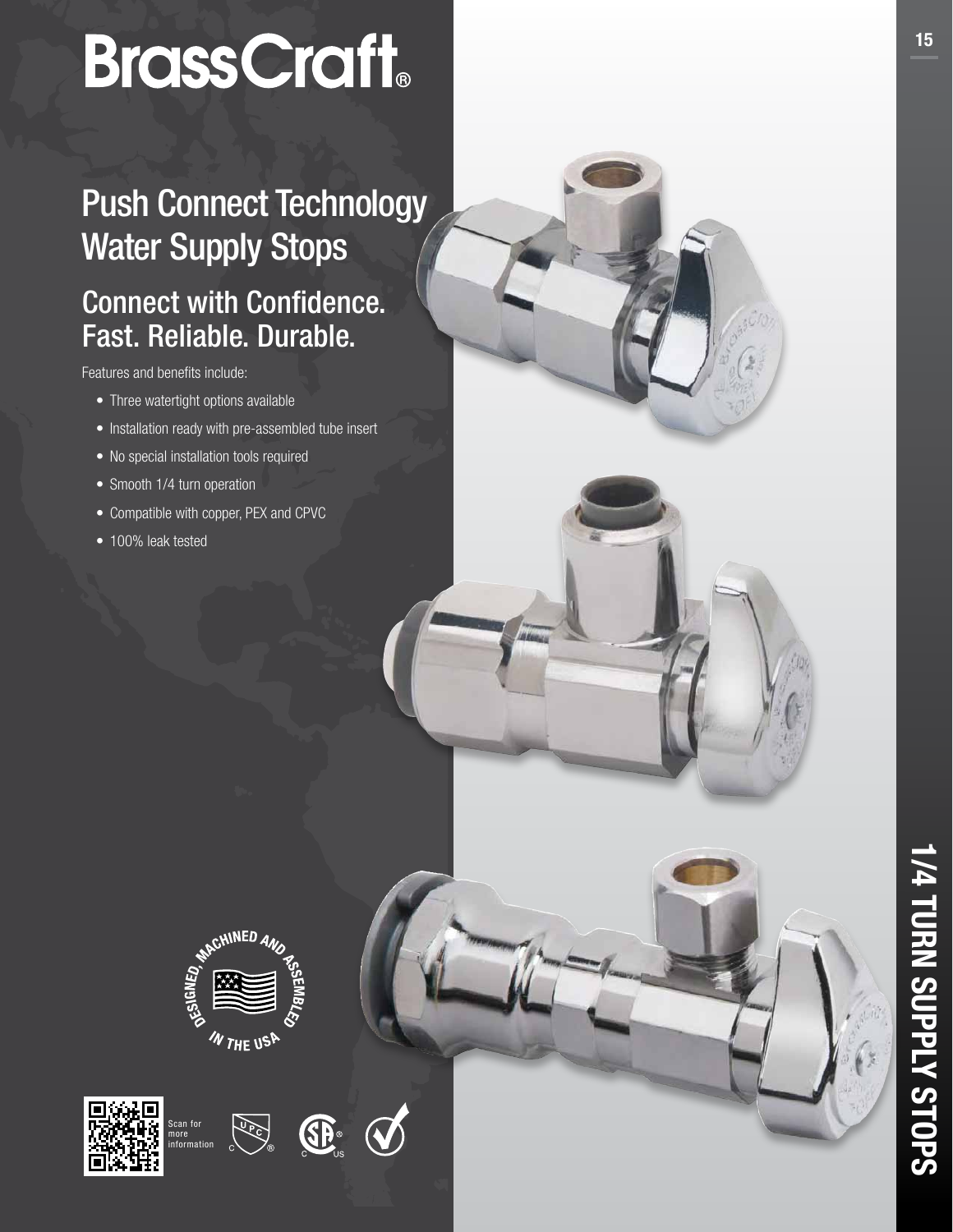# 16 **BrassCraft** 1/4 TURN SUPPLY STOPS

| PART NO.   | <b>UPC</b>   | <b>DESCRIPTION</b>                       | <b>FINISH</b> | <b>QTY</b> | LBS  |
|------------|--------------|------------------------------------------|---------------|------------|------|
|            |              | <b>Compression x Compression - Angle</b> |               |            |      |
| G2CR09XC   | 026613138305 | 1/2" Nom Comp x 1/4" OD Comp             | Chrome        | 60         | 13.1 |
| G2CR09X C1 | 026613138312 | 1/2" Nom Comp x 1/4" OD Comp             | Chrome        | 24         | 5.4  |
| G2CR09X R  | 026613138329 | 1/2" Nom Comp x 1/4" OD Comp             | Rough         | 60         | 13.2 |
| G2CR19X C  | 026613135069 | 1/2" Nom Comp x 3/8" OD Comp             | Chrome        | 60         | 13.5 |
| G2CR19X C1 | 026613135809 | 1/2" Nom Comp x 3/8" OD Comp             | Chrome        | 32         | 7.4  |
| G2CR19X R  | 026613138534 | 1/2" Nom Comp x 3/8" OD Comp             | Rough         | 60         | 13.6 |
| G2CR39X C  | 026613144955 | 1/2" Nom Comp x 1/2" OD Comp             | Chrome        | 60         | 15.8 |
| G2CR39X C1 | 026613144962 | 1/2" Nom Comp x 1/2" OD Comp             | Chrome        | 24         | 6.5  |
| G2CR39X R  | 026613144979 | 1/2" Nom Comp x 1/2" OD Comp             | Rough         | 60         | 15.9 |
| $\bullet$  | <b>.</b>     |                                          |               |            |      |

#### Compression x Compression - Straight

| G2CR11X C         | 026613145075 | 1/4" Nom Comp x 3/8" OD Comp       | Chrome | 60 | 13.0 |
|-------------------|--------------|------------------------------------|--------|----|------|
| <b>G2CR11X C1</b> | 026613144757 | 1/4" Nom Comp x 3/8" OD Comp       | Chrome | 24 | 5.4  |
| G2CR14XC          | 026613136929 | $1/2$ " Nom Comp x $3/8$ " OD Comp | Chrome | 60 | 15.2 |
| <b>G2CR14X C1</b> | 026613135892 | 1/2" Nom Comp x 3/8" OD Comp       | Chrome | 32 | 8.3  |
| G2CR14XR          | 026613136943 | $1/2$ " Nom Comp x $3/8$ " OD Comp | Rough  | 60 | 15.3 |
| G2CR34X C         | 026613144986 | $1/2$ " Nom Comp x $1/2$ " OD Comp | Chrome | 60 | 16.8 |
| <b>G2CR34X C1</b> | 026613145044 | 1/2" Nom Comp x 1/2" OD Comp       | Chrome | 24 | 6.4  |
| G2CR34X R         | 026613145051 | $1/2$ " Nom Comp x $1/2$ " OD Comp | Rough  | 60 | 16.9 |

### Compression PEX x Compression - Angle

G2CR19PXX C 026613149608 1/2" Nom Comp x 3/8" OD Comp With Tube Insert Chrome 60 13.9



#### Compression PEX x Compression - Straight

G2CR14PXX C 026613136936 1/2" Nom Comp x 3/8" OD Comp With Tube Insert Chrome 60 15.7



#### Compression x Slip-Joint - Angle G23341X C 026613135243 1/2" Nom Comp x 7/16" & 1/2" OD Slip-Joint Chrome 60 16.9 G23341X C1 026613135250 1/2" Nom Comp x 7/16" & 1/2" OD Slip-Joint Chrome 24 6.9



|--|

| G23345X C  | 026613135236 1/2" Nom Comp x 7/16" & 1/2" OD Slip-Joint | Chrome    | - 60 | 18.6 |
|------------|---------------------------------------------------------|-----------|------|------|
| G23345X C1 | 026613145068 1/2" Nom Comp x 7/16" & 1/2" OD Slip-Joint | Chrome 24 |      |      |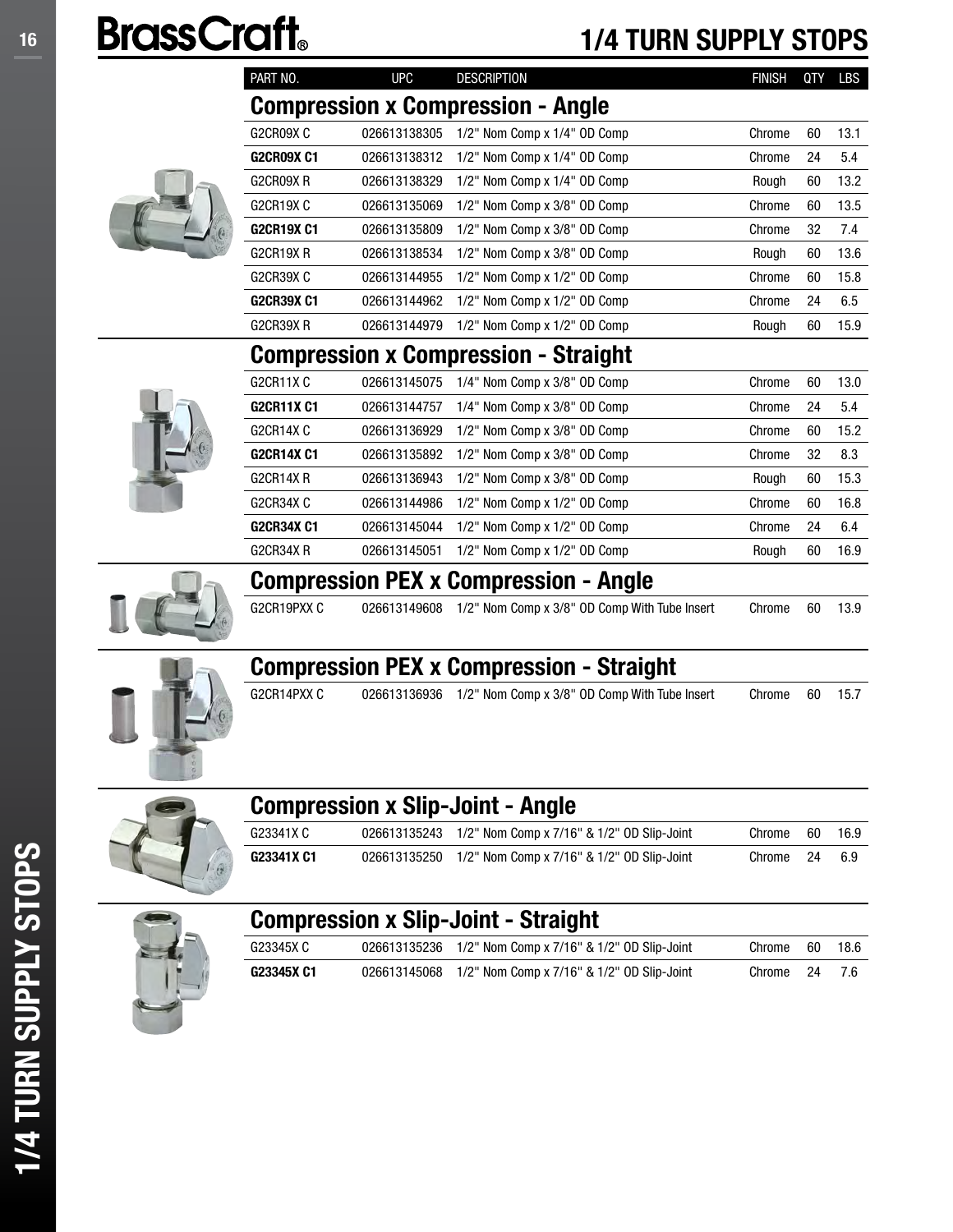# 1/4 TURN SUPPLY STOPS

FIP x Slip-Joint - Angle

FIP x Slip-Joint - Straight

| PART NO.                            | <b>UPC</b>   | <b>DESCRIPTION</b><br><b>FINISH</b> |        | QTY | LBS  |  |  |  |
|-------------------------------------|--------------|-------------------------------------|--------|-----|------|--|--|--|
| FIP x Compression - Angle           |              |                                     |        |     |      |  |  |  |
| G2R15X C                            | 026613145143 | 3/8" FIP x 3/8" OD Comp             | Chrome | 60  | 11.7 |  |  |  |
| <b>G2R15X C1</b>                    | 026613136059 | 3/8" FIP x 3/8" OD Comp             | Chrome | 24  | 4.8  |  |  |  |
| G2R07XC                             | 026613138336 | 1/2" FIP x 1/4" OD Comp             | Chrome | 60  | 13.5 |  |  |  |
| <b>G2R07X C1</b>                    | 026613138343 | 1/2" FIP x 1/4" OD Comp             | Chrome | 24  | 5.5  |  |  |  |
| G2R07XR                             | 026613144993 | 1/2" FIP x 1/4" OD Comp             | Rough  | 60  | 13.6 |  |  |  |
| G2R17X C                            | 026613137926 | 1/2" FIP x 3/8" OD Comp             | Chrome | 60  | 13.6 |  |  |  |
| <b>G2R17X C1</b>                    | 026613135885 | 1/2" FIP x 3/8" OD Comp             | Chrome | 32  | 7.4  |  |  |  |
| G2R17X R                            | 026613145082 | 1/2" FIP x 3/8" OD Comp             | Rough  | 60  | 13.7 |  |  |  |
| <b>G2R17X R1</b>                    | 026613145099 | 1/2" FIP x 3/8" OD Comp             | Rough  | 24  | 5.6  |  |  |  |
| G2R37X C                            | 026613145006 | 1/2" FIP x 1/2" OD Comp             | Chrome | 60  | 15.9 |  |  |  |
| <b>G2R37X C1</b>                    | 026613145013 | 1/2" FIP x 1/2" OD Comp             | Chrome | 24  | 6.5  |  |  |  |
| <b>FIP x Compression - Straight</b> |              |                                     |        |     |      |  |  |  |

G2R10X C 026613145037 3/8" FIP x 3/8" OD Comp Chrome 60 13.0 G2R10X C1 026613137803 3/8" FIP x 3/8" OD Comp Chrome 24 5.3 G2R12X C 026613138572 1/2" FIP x 3/8" OD Comp Chrome 60 14.3 G2R12X C1 026613135953 1/2" FIP x 3/8" OD Comp Chrome 24 5.9

G23301X C 026613138411 1/2" FIP x 7/16" & 1 /2" OD Slip-Joint Chrome 60 17.1 G23301X C1 026613135724 1/2" FIP x 7/16" & 1 /2" OD Slip-Joint Chrome 24 7.0

G23305X C 026613137735 1/2" FIP x 7/16" & 1 /2" OD Slip-Joint Chrome 60 17.5 G23305X C1 026613137742 1/2" FIP x 7/16" & 1 /2" OD Slip-Joint Chrome 24 7.2



**BrassCraft**®











| <sup>†</sup> Crimp PEX Barb x Compression - Angle |  |                                                 |        |      |        |  |  |  |  |
|---------------------------------------------------|--|-------------------------------------------------|--------|------|--------|--|--|--|--|
| G2BRPX19X C                                       |  | 026613137568 1/2" Nom Crimp Barb x 3/8" OD Comp | Chrome | - 60 | - 10.5 |  |  |  |  |
| G2BRPX19X R                                       |  | 026613145112 1/2" Nom Crimp Barb x 3/8" OD Comp | Rouah  | 60   | 10.6   |  |  |  |  |

#### † Crimp PEX Barb x Compression - Straight

| G2BRPX14X C |  | 026613149578 1/2" Nom Crimp Barb x 3/8" OD Comp | Chrome 60 12.1 |      |         |  |
|-------------|--|-------------------------------------------------|----------------|------|---------|--|
| G2BRPX14X R |  | 026613149585 1/2" Nom Crimp Barb x 3/8" OD Comp | Rouah          | - 60 | $-12.2$ |  |

## † Crimp PEX Barb x Barb - Straight

| G2BRPX44X C | 026613139821 1/2" Nom Crimp Barb x 1/2" Nom Barb | Chrome | 60 11.4 |              |
|-------------|--------------------------------------------------|--------|---------|--------------|
| G2BRPX44X R | 026613136707 1/2" Nom Crimp Barb x 1/2" Nom Barb | Rouah  | 60 11.4 | <b>ALC S</b> |





1/4 TURN SUPPLY STOPS

1/4 TURN SUPPLY STOPS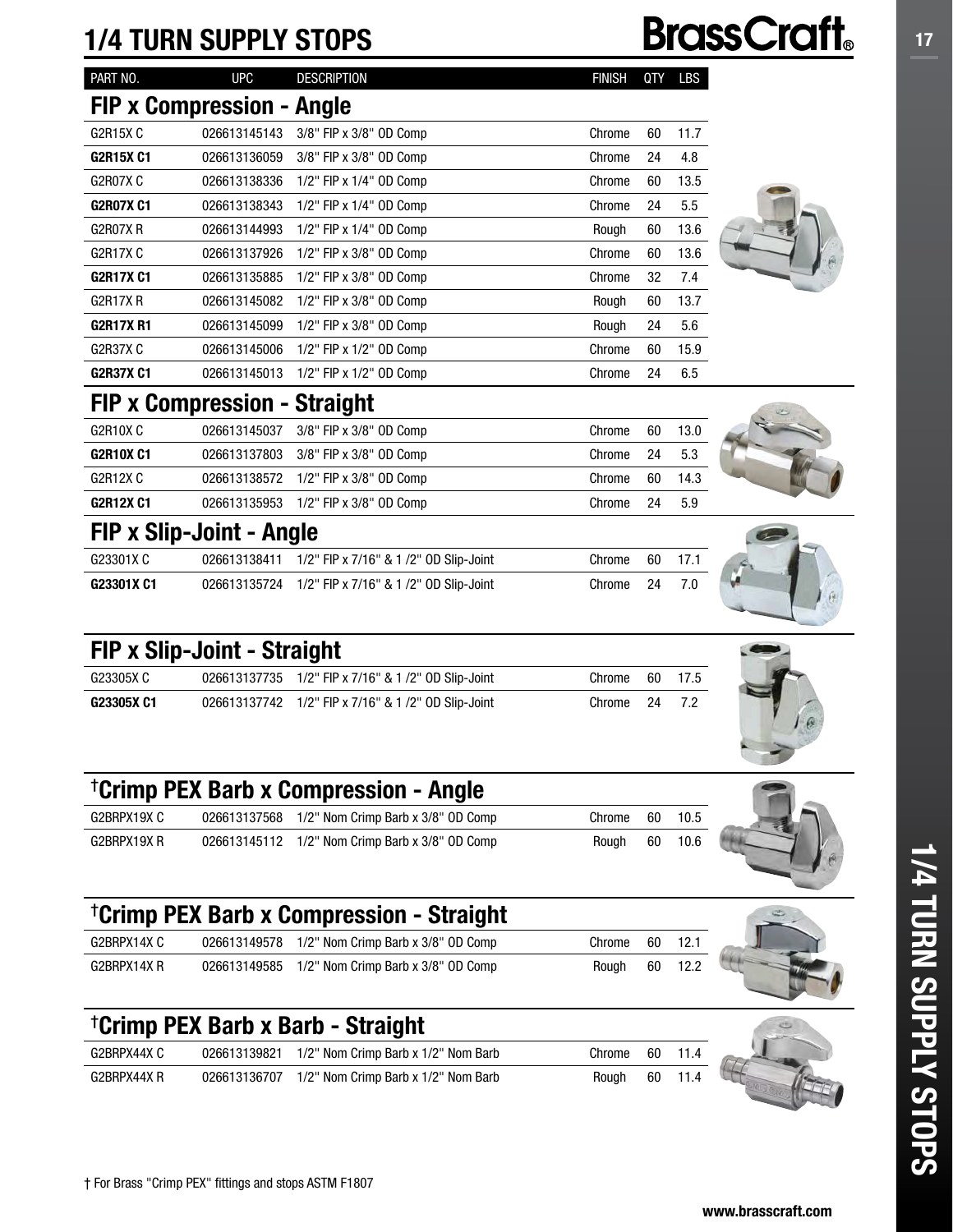

|  | PART NO.          | <b>UPC</b>   | <b>DESCRIPTION</b>                                            | <b>FINISH</b> | QTY | LBS  |
|--|-------------------|--------------|---------------------------------------------------------------|---------------|-----|------|
|  |                   |              | <sup>‡</sup> Cold Expansion PEX Barb x Compression - Angle    |               |     |      |
|  | G2CEPX19X C       |              | 026613141589 1/2" Nom Cold Expansion Barb x 3/8" OD Comp      | Chrome        | 60  | 11.3 |
|  |                   |              | <sup>‡</sup> Cold Expansion PEX Barb x Compression - Straight |               |     |      |
|  | G2CEPX14XC        |              | 026613141565 1/2" Nom Cold Expansion Barb x 3/8" OD Comp      | Chrome        | 60  | 12.9 |
|  |                   |              | <sup>2</sup> CPVC Solvent Weld x Compression - Angle          |               |     |      |
|  | G2PR19XC          | 026613142357 | 1/2" Nom CPVC x 3/8" OD Comp                                  | Chrome        | 60  | 14.0 |
|  | <b>G2PR19X C1</b> | 026613144924 | 1/2" Nom CPVC x 3/8" OD Comp                                  | Chrome        | 24  | 5.8  |
|  | G2PR19XR          | 026613144931 | 1/2" Nom CPVC x 3/8" OD Comp                                  | Rough         | 60  | 14.1 |
|  |                   |              | ∆CPVC Solvent Weld x Compression - Straight                   |               |     |      |
|  | G2PR14XC          | 026613142364 | 1/2" Nom CPVC x 3/8" OD Comp                                  | Chrome        | 60  | 15.8 |
|  | <b>G2PR14X C1</b> | 026613144917 | 1/2" Nom CPVC x 3/8" OD Comp                                  | Chrome        | 24  | 6.5  |
|  |                   |              | <b>Push Connect x Compression - Angle</b>                     |               |     |      |
|  | G2PS09XC          |              | 026613142180 1/2" Nom Push Connect x 1/4" OD Comp             | Chrome        | 60  | 15.1 |
|  | G2PS19XC          |              | 026613142128 1/2" Nom Push Connect x 3/8" OD Comp             | Chrome        | 60  | 15.4 |
|  |                   |              | <b>Push Connect x Compression - Straight</b>                  |               |     |      |
|  | G2PS14XC          |              | 026613142142 1/2" Nom Push Connect x 3/8" OD Comp             | Chrome        | 60  | 15.8 |
|  |                   |              | <b>Push Connect x Push Connect - Angle</b>                    |               |     |      |
|  | G2QPS19XC         | 026613145204 | 1/2" Nom Push Connect x 3/8" OD Push Connect                  | Chrome        | 60  | 16.6 |
|  |                   |              | <b>Push Connect x Push Connect - Straight</b>                 |               |     |      |
|  | G2QPS14XC         | 026613145198 | 1/2" Nom Push Connect x 3/8" OD Push Connect                  | Chrome        | 60  | 16.5 |

#### Push Connect Combination Removal Tool



1/4 TURN SUPPLY STOPS

1/4 TURN SUPPLY STOPS

PCT-10-6 026613142197 1/2" Nom and 1/4" Nom Combination Removal Tool 10 0.4